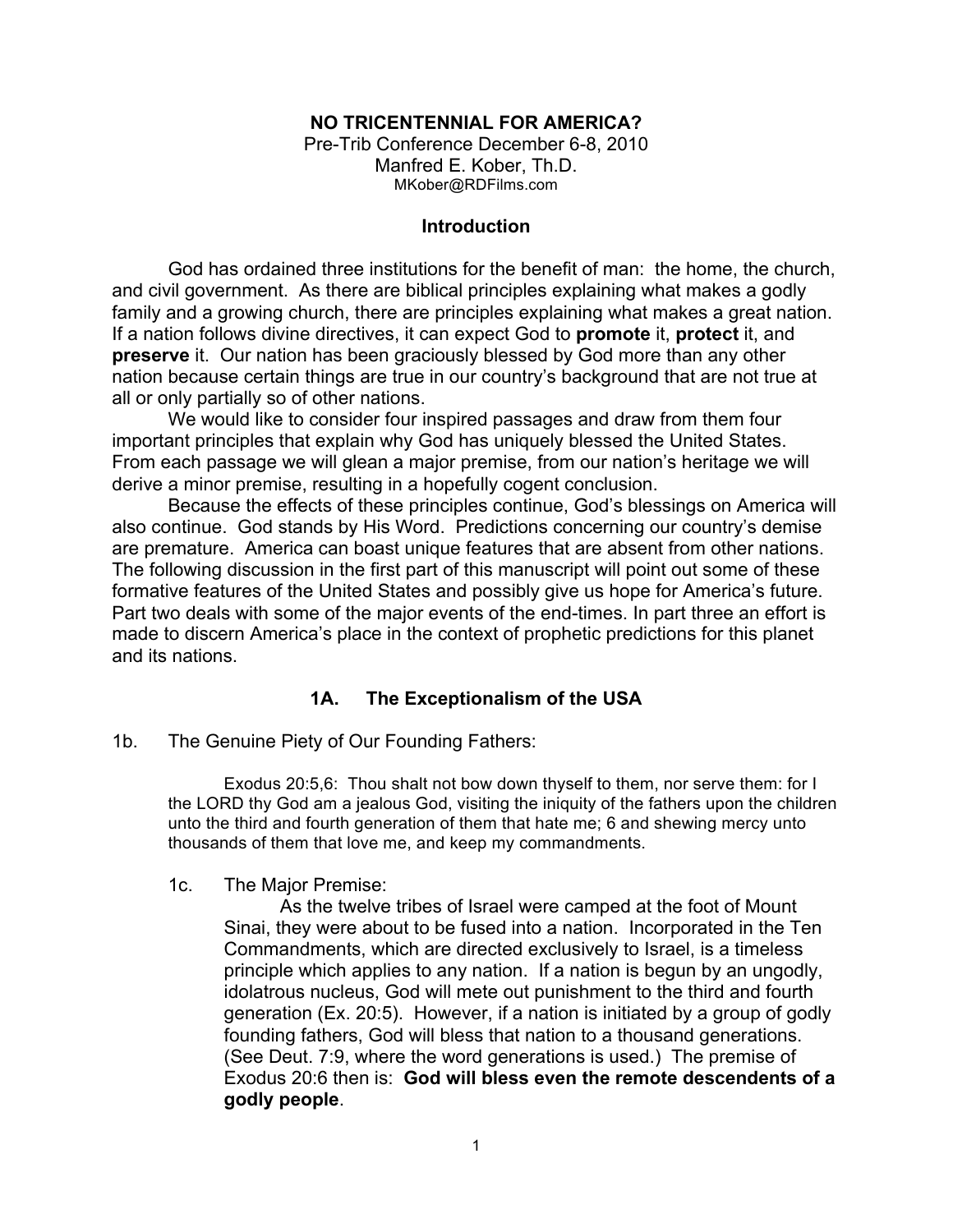### 2c. The Minor Premise:

Although denied by many, **our nation more than any other nation, was established by a group of godly men for God's glory**. Though rejected by revisionist historians, this truth can be demonstrated from early American documents. The Mayflower Compact, framed in 1620 by the first permanent English settlers in the North American wilderness, gives three reasons for their settlement: "having undertaken for the glory of God, the advancement of the Christian faith and the honor of King and country…." They **loved God**, **loved the Gospel**, and **loved their mother country**. (If the king of England had not made it impossible for the colonies to exist as he tore to shreds every agreement he made with the settlements, we would still be loyal Englishmen.)

Even in Jamestown, founded in 1607 as a strictly economic venture, the first Charter of Virginia of April 10, 1606 expressed their desires:

We, greatly commending, and graciously accepting of, their Desires for the Furtherance of so noble a Work, which may, by the Providence of Almighty God, hereafter tend to the Glory of his Divine Majesty, in **propagating of Christian Religion to such People as yet live in darkness and miserable Ignorance of the true Knowledge and Worship of God**, and may in time bring the infidels and Savages, living in those parts, to human Civility, and to a settled and quiet Government: DO, by these our Letters Patents, graciously accept of, and agree to, their humble and well-intended Desires (emphasis added).

Not every colonist in those formative years was a Christian, but on those early vessels there came not just sailors, soldiers, servants, and scoundrels, but saints. These individuals helped lay the foundation of each colony. Their Christian piety influenced the colonial politics. They had one overriding passion, to share the Gospel both with their neighboring settlers as well as the noble savages. It is they who qualify for the promise of Exodus 20:6.

#### 3c. Conclusion:

Our country today is blessed not because of what we are now, but because of what we were in those early days when a band of believers framed the foundation of a cluster of colonies with one overriding purpose: for the **worship of God** and the **witness of the Christian Gospel**. God promised blessings to thousands of generations. Assuming that a generation is about 25 years, we have exhausted only 16 of these generations since the Mayflower landed. The promise strongly suggests that God's blessings will continue.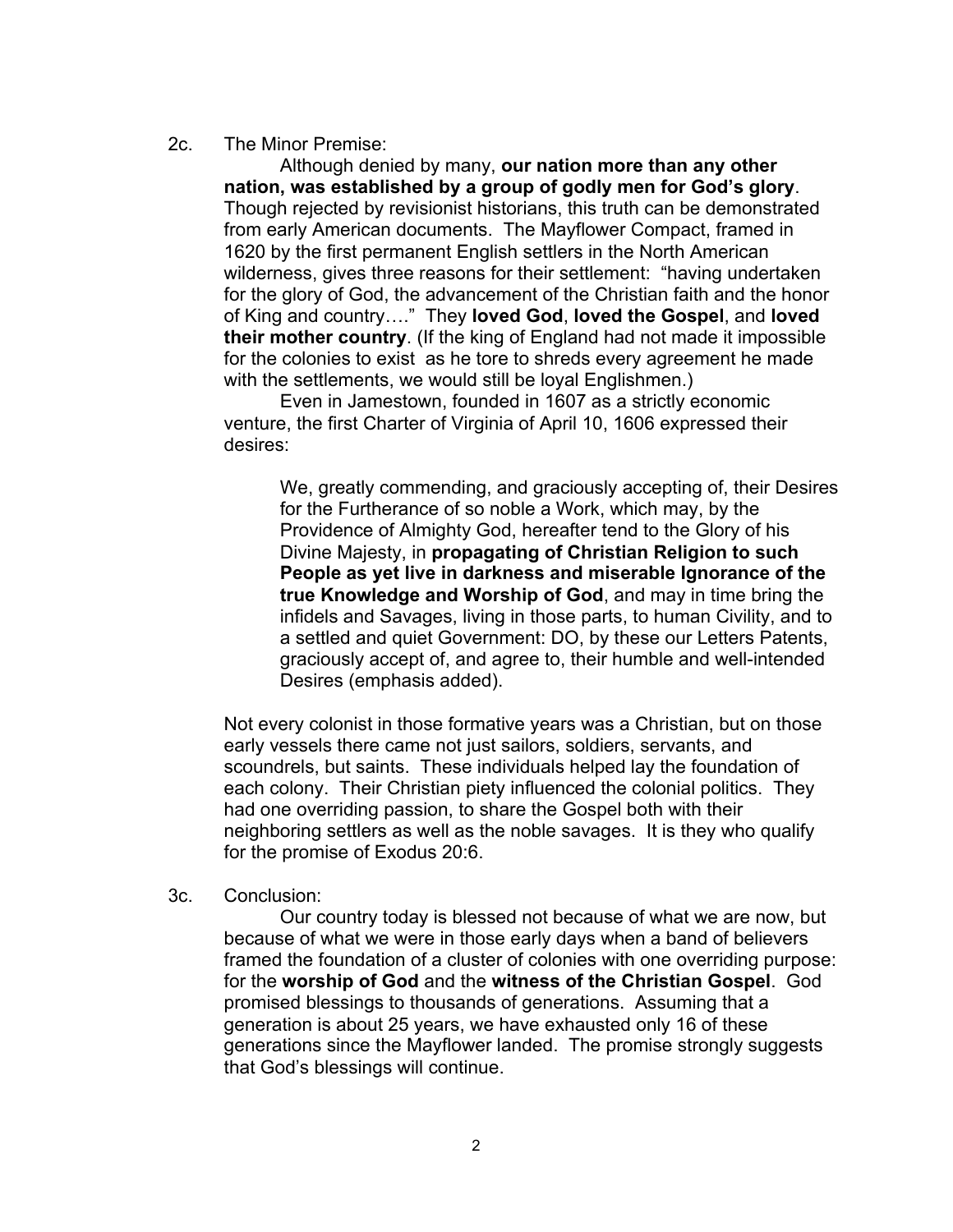2b. The Gracious Promotion of The Jews:

Gen. 12:3 And I will bless them that bless thee, and curse him that curseth thee: and in thee shall all families of the earth be blessed.

1c. The Major Premise:

The principle of Genesis 12:3 is clear: **God will deal with nations in accordance with how they treat the nation of Israel**. Those who **promote** and **protect** Israel will experience the blessing of God. Those who **persecute** Israel will be cursed by Him. As God avowed in Jeremiah 30:20: "I will punish all that oppress them." History is replete with illustrations of nations that persecuted Israel and the God of Israel in turn punished them. Where are the mighty Assyrians and the militaristic Babylonians? Their empires crumbled. Their races vanished. Why did they disappear? There is one major reason for the demise of these peoples. They touched God's people. Israel is God's special treasure. Even when Israel is in unbelief, He calls His people "the apple of his eye." Let us note the two prominent passages of God's loving concern for Israel:

Deut. 32:10 He found him in a desert land, and in the waste howling wilderness; he led him about, he instructed him, he kept him as the apple of his eye.

Zechariah 2:8 For thus saith the LORD of hosts; After the glory hath he sent me unto the nations which spoiled you: for he that toucheth you toucheth the apple of his eye.

2c. The Minor Premise:

The United States holds a unique place among the world's nations in relation to the Jews. Unlike other nations, we have never once had a governmentally instigated persecution of the Jewish people. The first refuge in history with full freedom for persecuted Jews was called Rhode Island where Roger Williams encouraged all persecuted individuals, especially Jews, to settle. With his blessing the Touro Synagogue, the first synagogue in America, was established by the Jews of Newport, Rhode Island, in 1656. **Our nation's history demonstrates that we have never been guilty of persecuting the Jews but have helped them more than any other nation.**

In modern history it was the political pressure exerted by the United States that brought about a homeland for the Jews in 1948. It is the United States that guarantees the continuous existence of the State of Israel through economic and military aid at the rate of \$1.2 billion annually. When attacked by its intractable Arab enemies, Israel has just one friend it can count on and that is the United States. Former President Jimmy Carter, whatever we might think of him, echoed the sentiments of the United States Government toward Israel in his congratulatory comments upon Israel's thirtieth anniversary as a nation: "As the President of the United States I can say without hesitation that we will support Israel, not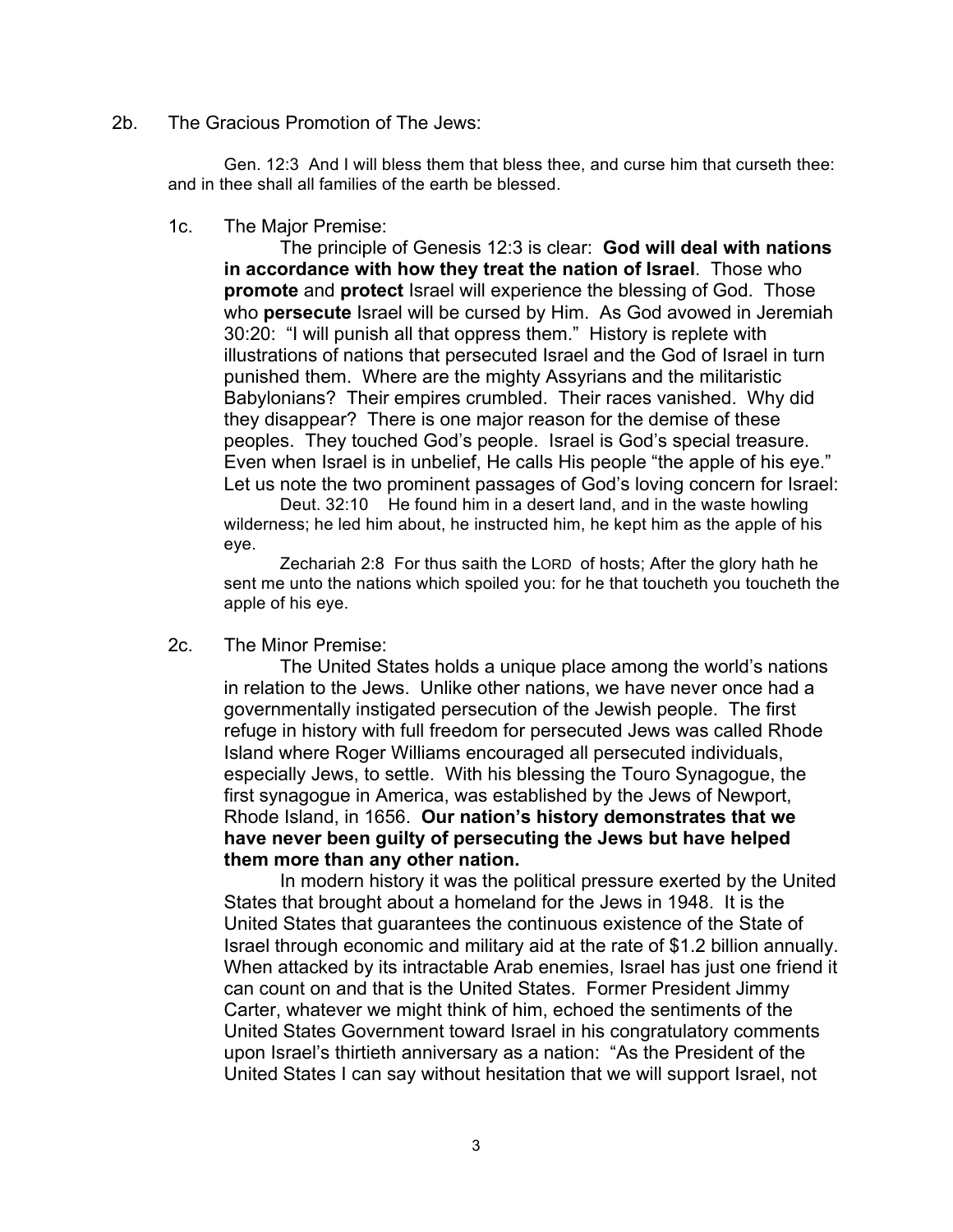for just another thirty years, but forever." Other American presidents have made similar statements.

3c. Conclusion:

In Genesis 12:3 God promised continuous blessings upon those who bless Israel. Our nation has had many differences with Israel but it has never failed to promote and protect Israel. Because of our gracious promotion of Israel, God has greatly blessed us as a nation.

3b. The Great Preponderance Of Christians:

Genesis 18:23-26 And Abraham drew near, and said, Wilt thou also destroy the righteous with the wicked?  $24$  Peradventure there be fifty righteous within the city: wilt thou also destroy and not spare the place for the fifty righteous that *are* therein? <sup>25</sup> That be far from thee to do after this manner, to slay the righteous with the wicked: and that the righteous should be as the wicked, that be far from thee: Shall not the Judge of all the earth do right?  $^{26}$  And the LORD said, If I find in Sodom fifty righteous within the city, then I will spare all the place for their sakes.

1c. The Major Premise:

Before God destroyed the cities of Sodom and Gomorrah because of their "very grievous" sin (18:20), He disclosed to Abraham His purpose in the impending judgment. Abraham, true to his Jewish nature, started to dicker with God and asks whether a righteous God would destroy the righteous with the wicked. God's justice seems to preclude an indiscriminate judgment of the godly with the ungodly. The Lord graciously affirms in response to Abraham's annoying questioning that, indeed, He would not destroy these two abominably wicked cities until the righteous have been delivered, whether they number fifty, forty-five, forty, thirty, twenty, or ten. The main point of the passage is clear: **God is very reluctant to destroy a wicked place with many righteous people in it**. God will normally not destroy the wicked without first delivering the godly.

2c. The Minor Premise:

God always judges sin. He has not forgotten the sins of America and will settle the score someday, but the Just Judge (Gen. 18:25) will not allow the righteous to perish with the wicked. The Lord was very reluctant to destroy the world in the deluge without first delivering Noah and his family. He would not destroy the corrupt cities without first rescuing that one pious person, Lot (2 Pet. 2:7,8). And God is not about to destroy our wicked nation until and unless the believers are removed into the presence of the Lord through the Rapture. Then the **well-deserved and long-delayed judgment will come**. Some say that if God does not judge America, He owes Sodom and Gomorrah an apology. This statement ignores the debauchery of these cities where every male individual was a homosexual (Gen. 19:4). Certainly the United States with all its problems has not sunk to their level of degeneracy. Indeed, **we in the United**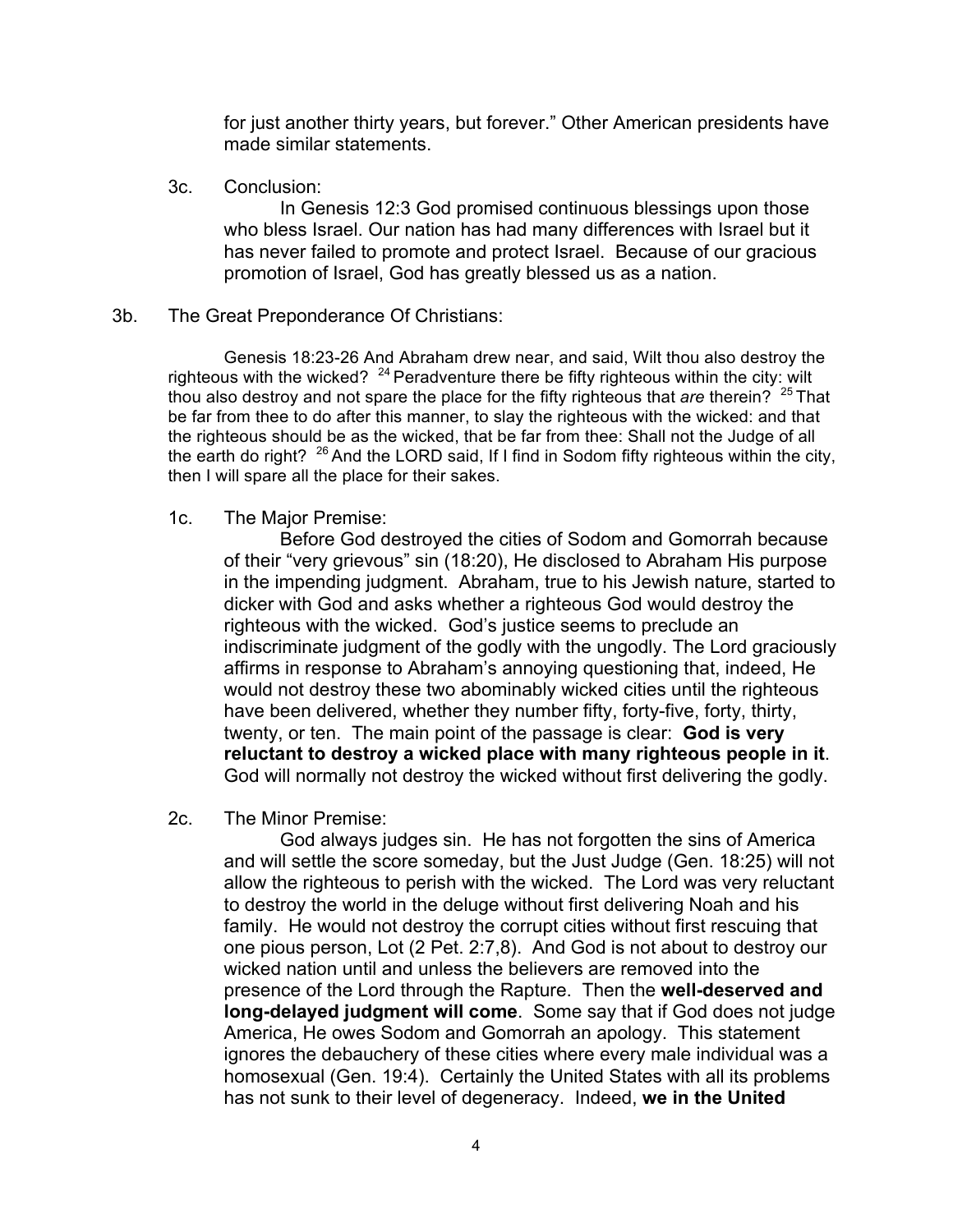**States have the world's preponderance of Christians**. By some estimates, over 80% of the world's believers reside in the United States. Many thousands of fundamental churches and institutions make America unique in the world. When church attendance in Europe has declined to 2%-3% of the population, some 43% of the people in the United States attend church regularly. America alone has a fundamentalist movement that still influences our nation, represented by 17,000 godly churches.

3c. Conclusion:

God, the righteous Judge, is very reluctant to punish a place until first delivering the righteous. Our nation has been uniquely blessed by God with the world's majority of believers. It is because of their righteousness that God has exalted our nation (Prov. 14:34). When these believers are removed in the Rapture, the postponed punishment upon America's sins will come, but not before.

### 4b. The Grand Purpose For America:

Acts 17:26 And hath made of one blood all nations of men for to dwell on all the face of the earth, and hath determined the times before appointed, and the bounds of their habitation.

1c. The Major Premise:

Paul, speaking to the Athenians on Mars Hill, makes an important point: God has determined the course of each nation, including the time a nation begins and ends as well as the geographical boundaries where it is located. While men establish countries and through conquest and treaties fix borders, God in His sovereign superintendence determines the existence and extension of nations. It is He who sets the chronological and geographical boundaries. God has a purpose for every person, every family, congregation, indeed for every one of His creatures. He works all things after the counsel of His own will to accomplish His purpose (Eph. 1:11). This is especially true of nations whom the Lord raises or removes (Dan. 4:35). Thus we conclude: **The Lord has a special purpose for each country**.

2c. The Minor Premise:

The United States is not specifically mentioned in Scripture; therefore, we cannot point to a passage of Scripture and extrapolate from it God's purpose for our nation. The silence of Scripture is compensated for by the frequent observations by our Founding Fathers concerning the divine design for America.

It bears repeating that the First Charter of Virginia of 1606 speaks of the main purpose of the first English settlement as that of "propagating of Christian religion to such people as yet live in darkness." Plymouth, the first permanent English settlement in North America, was established, according to the Mayflower Compact, "for the glory of God and the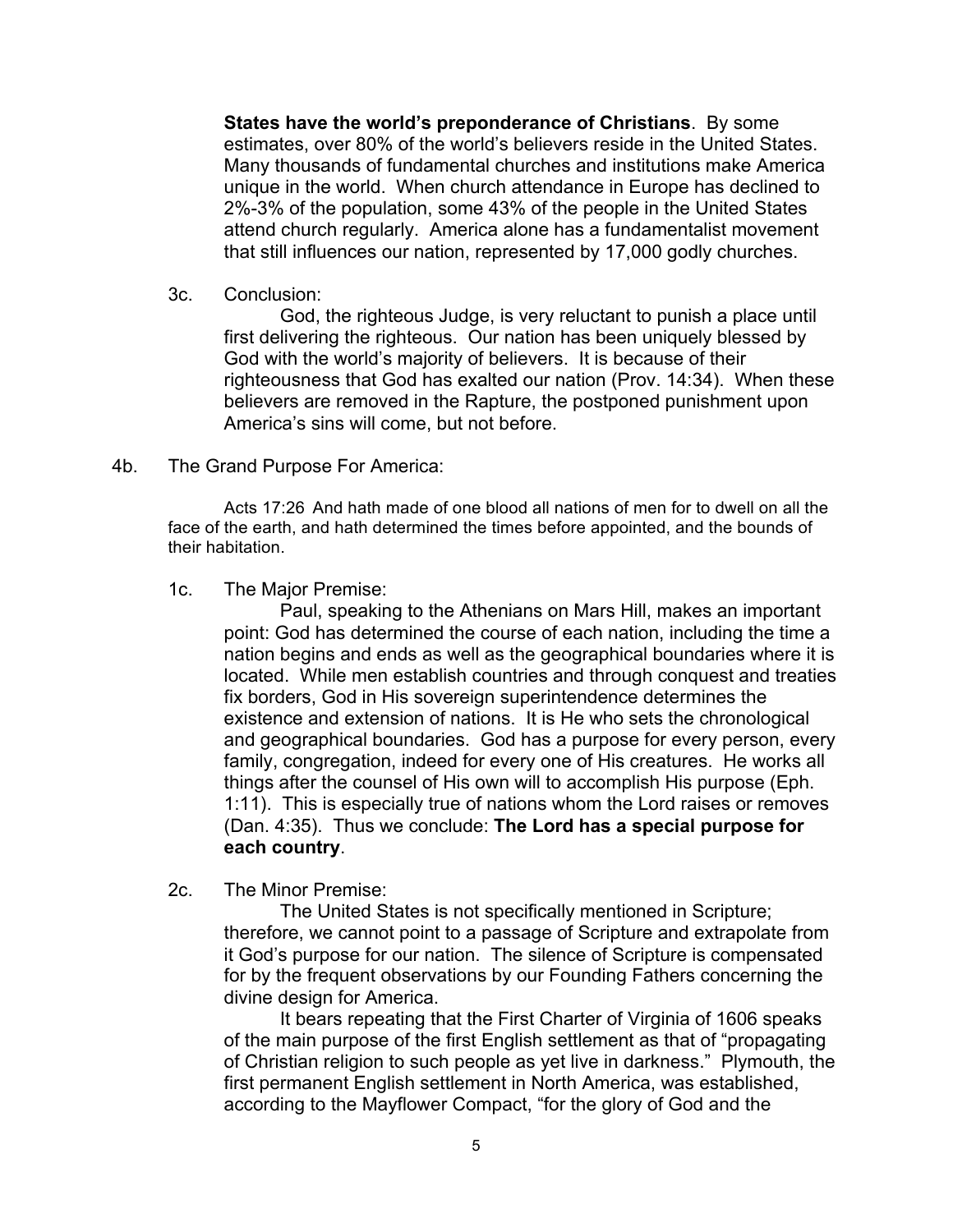advancement of the Christian faith." Most American charters spell out the main reason for these settlements: to proclaim the Gospel. America, as our Founding Fathers saw it, was to be a lighthouse for the unsaved. More than that, it was to be a land for the oppressed. God appeared to have at least a two-fold purpose for our country. **He ordained it to be a hope for the world's unsaved and a home for the world's oppressed**. We send out missionaries to all countries and absorb immigrants from all nations. People hated and hounded elsewhere have found a home here. The motto "E pluribus unum" ("Out of many, one") suggests our national destiny. As our founders saw it, this was something totally new, a *novus ordo seclorum*, a new order of the ages. They were establishing a nation where everyone would be welcome and a nation that would bear a witness to the world.

3c. Conclusion:

America, however imperfectly, has been true to its destiny. We have been a lighthouse of the Gospel. Of the world's approximately 50,000 evangelical missionaries, 45,000 come from the United States. We are the land of refugees and immigrants. The boat people from Vietnam as well as the captives of Castro's Cuba all are welcome here. The rejected, the refugees and the refuse of other nations find a refuge in the United States. God has blessed us because we are fulfilling His destiny for our country. As long as we are faithful to that destiny, God will be faithful to America.

# **2A. The End-Times and the Nations**

Without question, the United States is the number one world power. With the events predicted for the tribulation and Second Advent drawing ever nearer, is it possible that our country is exempt from these major world events? Let us note the major geopolitical events predicted for the end times and then see if we may possibly find clues as to the future of the United States.

It appears that there are three major wars raging on this earth between the Rapture and the Second Advent.

- 1b. The Conquests of Antichrist:
	- 1c. The confederation of the ten kingdoms:

The final stage of the world's kingdoms will be a revival of the Roman Empire in the form of a ten-nation confederacy.

1d. The remarkable image of Daniel 2: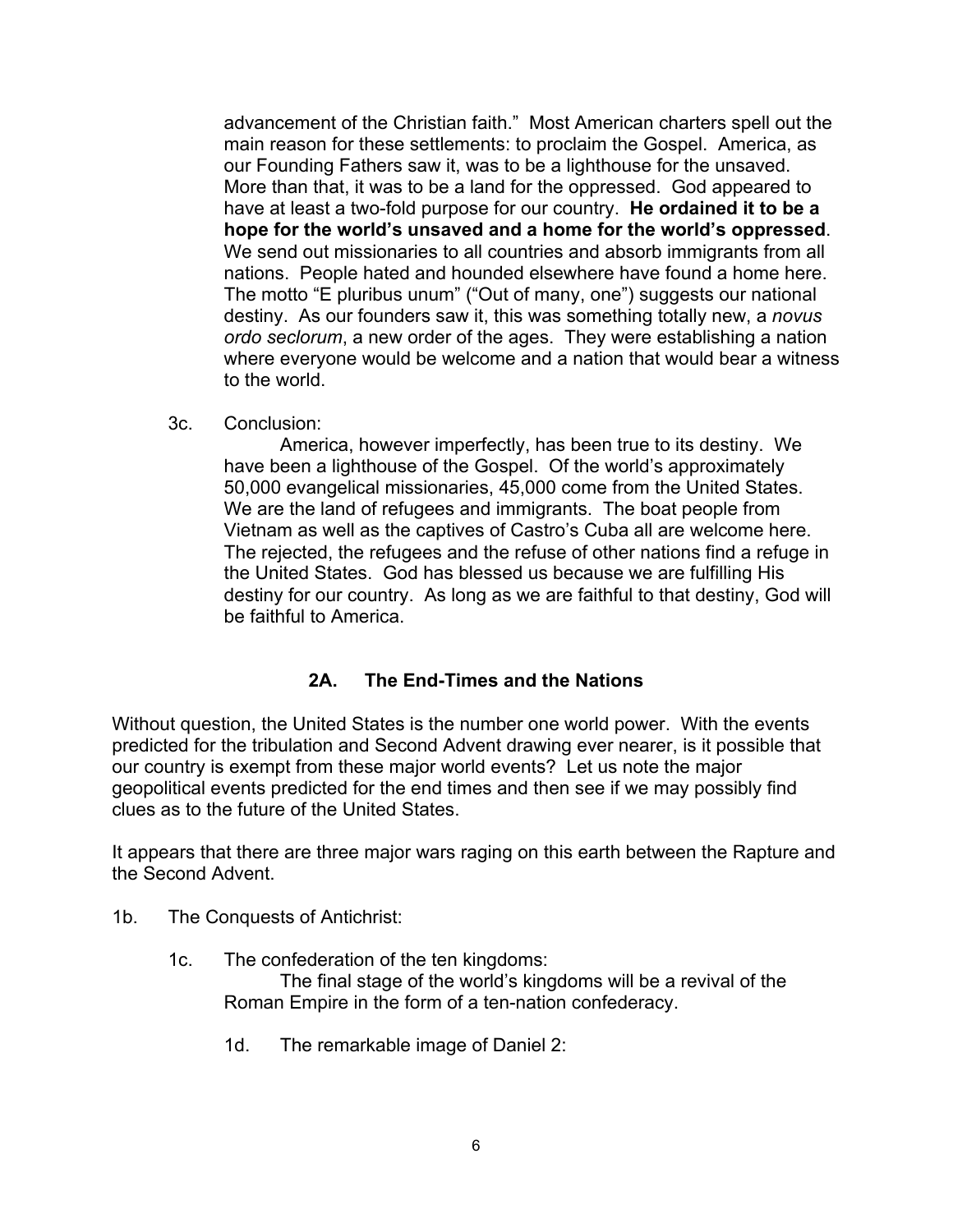- 1e. King Nebuchadnezzar dreams of a great image, portraying the four major world kingdoms between Nebuchadnezzar's time and the establishment of the millennial kingdom.
- 2e. The final kingdom is Rome.

Rome's last stage, symbolized by the feet comprised of iron and clay, will be annihilated by Christ's kingdom.

Dan. 2:35, 44 Then was the iron, the clay, the brass, the silver, and the gold, broken to pieces together, and became like the chaff of the summer threshingfloors; and the wind carried them away, that no place was found for them: and the stone that smote the image became a great mountain, and filled the whole earth. . . And in the days of these kings shall the God of heaven set up a kingdom, which shall never be destroyed: and the kingdom shall not be left to other people, but it shall break in pieces and consume all these kingdoms, and it shall stand for ever.

- 2d. The ravaging beasts of Daniel 7:
	- 1e. Daniel's vision involved four beasts, each representing a world kingdom from Daniel's day until Christ, the Son of God, would replace the false Christ, the man of sin.
	- 2e. The fourth beast with no counterpart in the animal kingdom combines the worst features of the preceding three.
	- 3e. The ten horns out of its head are ten kings.

Dan. 7:20, 24 And of the ten horns that were in his head, and of the other which came up, and before whom three fell; even of that horn that had eyes, and a mouth that spake very great things, whose look was more stout than his fellows. . . And the ten horns out of this kingdom are ten kings that shall arise: and another shall rise after them; and he shall be diverse from the first, and he shall subdue three kings.

- 4e. The emergence of another horn means that another dictator arises who will subdue three kings and seven will voluntarily subject themselves to his rule.
- 5e. The ten horns correspond to the ten toes on the image revealed in Daniel 2 and involve a ten-nation confederacy emerging out of the former Roman Empire.
- 2c. The coming of the world ruler:
	- 1d. His designations: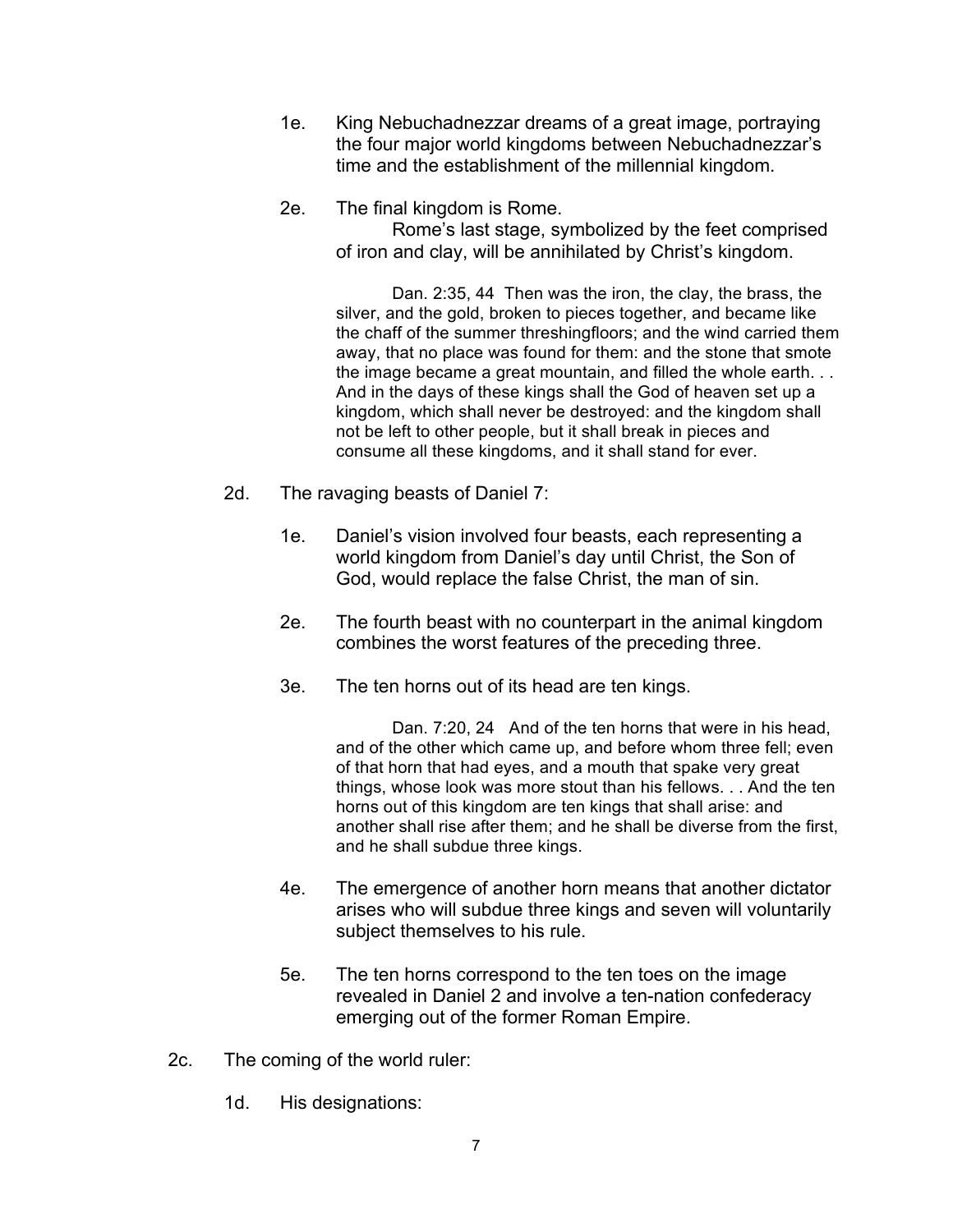- 1e. The Roman prince, apparently ruling from Rome: Dan. 9:26
- 2e. Antichrist: 1 Jn. 2:18
- 3e. The little horn: Dan 7:8, 24, 26-27
- 4e. The willful king: Dan. 11:36
- 5e. The beast out of the sea: Rev. 13:1; cf. Isa. 17:12-13
- 2d. His dominion:
	- 1e. For three and one half years he rules over ten nations.
		- 1f. A strong power from the East prevents him from extending his rule worldwide.
		- 2f. Apparently a revived militaristic and expansionistic Russia will keep Antichrist at bay.
	- 2e. For the last half of the tribulation Antichrist "shall devour the whole earth."

Dan. 7:23, 25 Thus he said, The fourth beast shall be the fourth kingdom upon earth, which shall be diverse from all kingdoms, and shall devour the whole earth, and shall tread it down, and break it in pieces. . . And he shall speak great words against the most High, and shall wear out the saints of the most High, and think to change times and laws: and they shall be given into his hand until a time and times and the dividing of time.

- 2b. The Chastisement of Russia:
	- 1c. In the middle of the tribulation period Russia and her satellites will invade Israel: Ez. 38-39

While at least eight different times have been suggested for the invasion of Israel by Gog and Magog, this writer finds the middle of the tribulation period to be the most likely period for the attack.<sup>1</sup>

1d. Until the middle of the tribulation period there will be Western and Eastern powers, much like the situation in recent years before the

<sup>1</sup> <sup>1</sup> Mal Couch, editor. *The Gathering Storm—Understanding Prophecy in Critical Times.* Springfield, MO: The 21<sup>st</sup> Century Press, 2005. See chapter 9, "What is 'Gog and Magog' in Regard to Bible Prophecy?"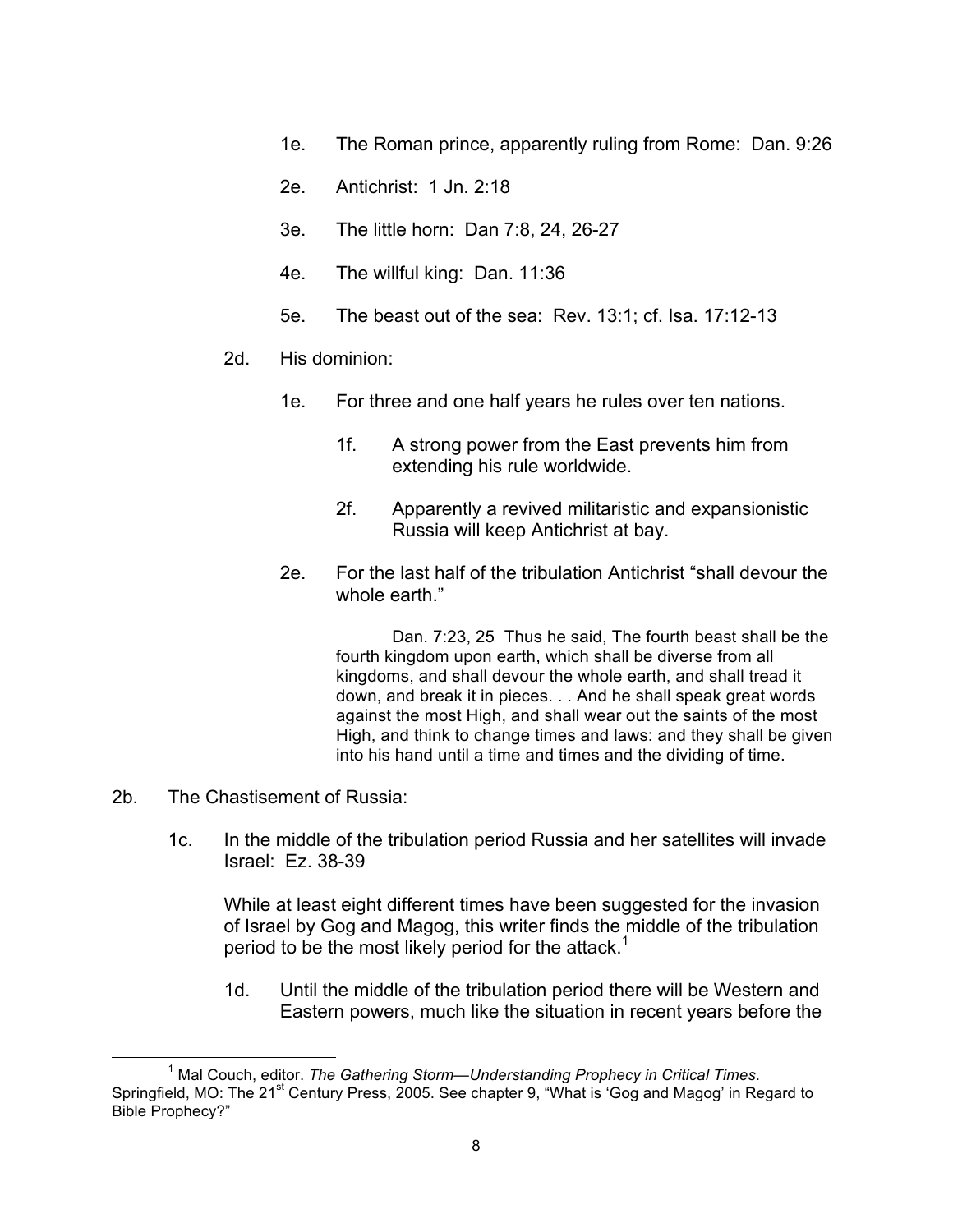collapse of the Berlin Wall in 1989 and the crumbling of world Communism.

- 2d. The invaders will be totally destroyed by eight distinct divine judgments, as graphically pictured in Ezekiel 38:17-23.
- 2c. The power vacuum caused by the demise of the Kings of the North prompts Antichrist to extend his rule.
- 3b. The Campaign of Armageddon: Dan. 11:40-45

Even though Antichrist is world ruler, there will be challenges to his rule. A series of battles will erupt, and this campaign is named after Armageddon (Rev. 16:16), a fertile valley in northern Israel, the place where the bloodiest battle will be fought. The blood will be up to the horse's bridle (approximately four feet) for the space of two hundred miles (Rev. 14:20). If taken literally—and there is no reason to do otherwise—this river of blood will fill the low places of Israel. With liquid seeking its own level, the river would flow in the Valley of Armageddon toward the Mediterranean Sea and part of it south in the Jordan Valley, turning the saline Dead Sea a livid red.

While the battle rages in northern Israel, all the world's armies will also be gathered to successfully battle against Jerusalem: Zech. 12:1-2; 14:1-2

- 1c. Daniel gives the sequence of the human attacks against Israel:
	- 1d. The action by Egypt: Dan. 11:40a
	- 2d. The attack by Russia: Dan. 11:40b
	- 3d. The advance of Rome: Dan. 11:41-43
	- 4d. The approach of the Asiatics: Dan. 11:44 (200 million; Rev. 9:16)
	- 5d. The advent of Christ with His heavenly army Dan. 11:45, cf. Rev. 19:14-20

# **3A. The Evaluation of the United States in Prophecy**

- 1b. The attempts to discover America in prophecy: Some expositors are more, some less, dogmatic that America is mentioned in prophecy.
	- 1c. Some identify Babylon with the USA.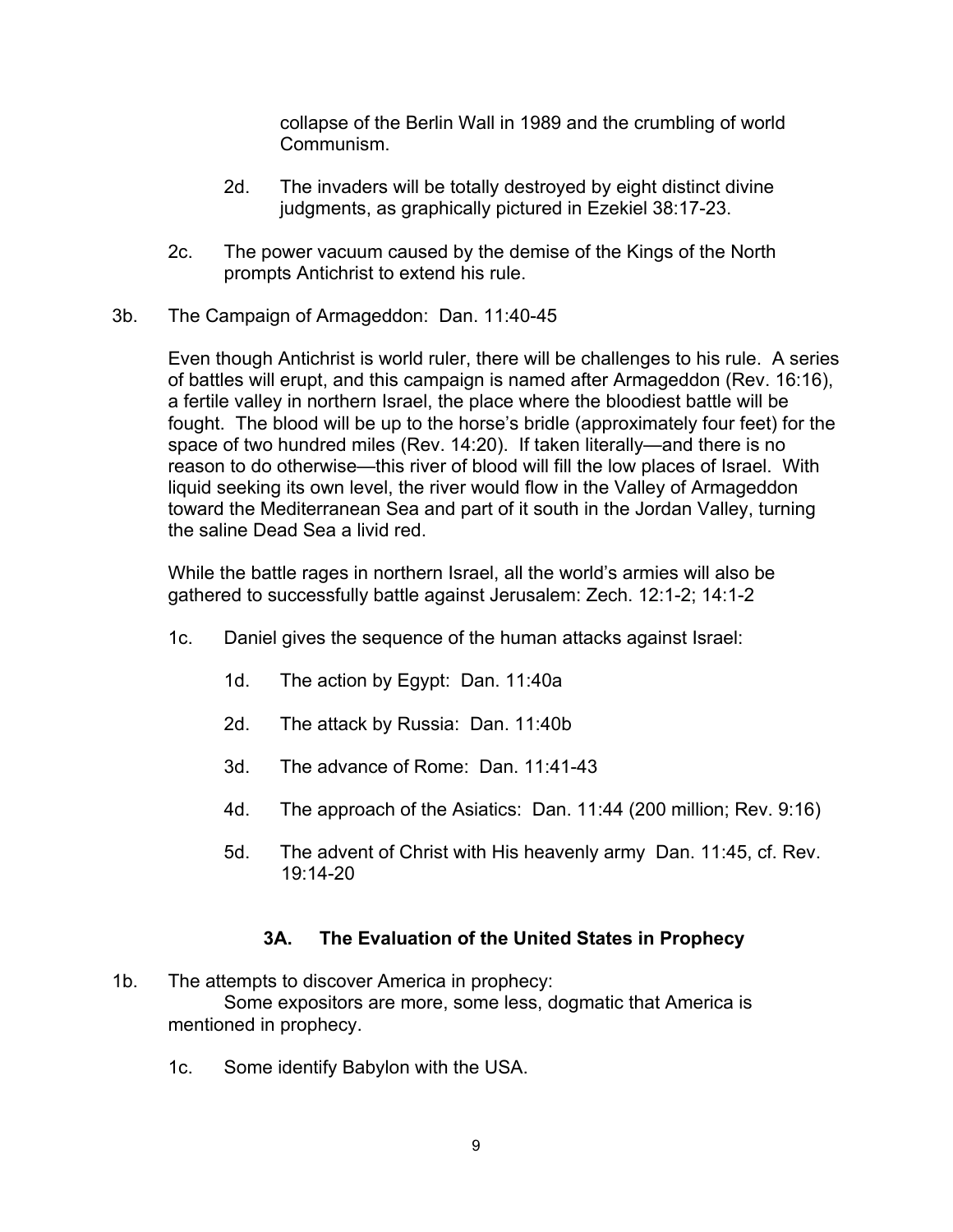Logsdon suggests that "the wealthy, powerful, wicked, Godforsaking endtime nation, spiritually called Babylon in prophecy" is the  $USA<sup>2</sup>$ 

2c. Some identify the nation of Isaiah 18 as the USA:

Isaiah 18:1 Woe to the land shadowing with wings, which is beyond the river of Ethiopia:

- 1d. The land in question is the land overshadowed with wings. Since our America's emblem is the eagle, our nation must be in view.
- 2d. Only gross spiritualizing can lead to that conclusion.

The land is said to be beyond the rivers of Ethiopia, something hardly true of the USA. Besides that, the eagle was the symbol of Rome and is presently a symbol of Germany, Austria, Spain, and Poland. Wikipedia lists over 20 nations whose national symbol is the eagle.

What is more, Isaiah 18:1 does not even contain a reference to eagles but insects. Merrill F. Unger notes that the land in view is apparently "ancient Ethiopia or modern Sudan. The reference to the buzzing of the wings evidently describes one of its most pestiferous insects (or all of them) for which the country was notorious."3

3c. Some see a reference to the United States in Ezekiel 38:13.

"The merchants of Tarshish, with all the young lions thereof" protest against the invasion of Israel by a northern power. It is suggested that Tarshish is England and America is one of the young lions, or "colonies" of England. To find England or the United States in this passage involves blatant eisegesis, first reading these nations into the text.

Maxwell Coder has well said, that "many attempts have been made to find America in the prophetic Scriptures. All of them have been rejected by conservatives as violating sound rules of exegesis."<sup>4</sup>

2b. The absence of America in prophecy.

 <sup>2</sup> <sup>2</sup> S. Franklin Logsdon, *Is the USA in Prophecy?* Grand Rapids: Zondervan Publishing House, 1969, 55.<br><sup>3</sup> Merrill F. Unger, *Unger's Commentary on the Old Testament*. Chattanooga, TN: AMG

Publishers, 2002, 1190.

<sup>4</sup> Maxwell S. Coder, *The Final Chapter*. Wheaton: Tyndale House, 1984. (Chapter 7: "The United States and Other Nations," 81-90).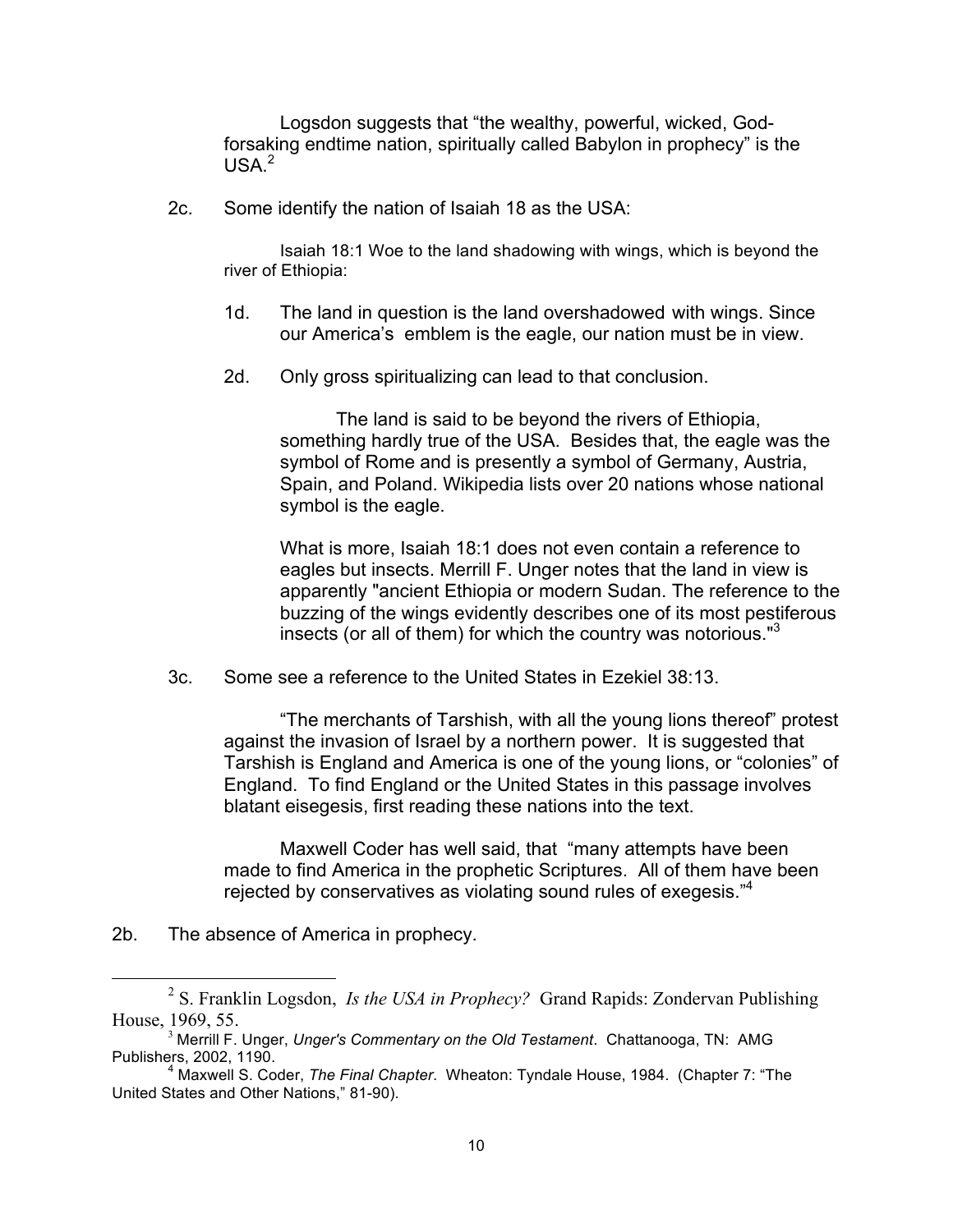There are various suggestions why the United States is not specifically mentioned in the prophetic Scriptures.

- 1c. By the time of the rapture, America has passed out of existence. Does this mean Australia, Japan or South Africa that are also not mentioned have passed out of existence?
- 2c. America has been conquered by Russia or some other nation.

This scenario, while suggested by many, is demonstrably false. **If the USA were conquered by a nation today, that victorious nation would be a world power tomorrow. But according to Daniel 2 and 7, there can be four and only four world empires** between Nebuchadnezzar's time (606 B.C.) and Christ's kingdom. These four kingdoms are identified as Babylon, Medo-Persia, Greece and Rome. Also, until the middle of the tribulation period there are two major centers of power on earth: the Western Confederacy and Russia with her confederates. Russia and China, who always wanted to be world powers, will be unsuccessful. The USA, which could have been a world empire, refused to exercise its absolute power in the days following World War II and since the collapse of Communism in 1990.

3c. America is not mentioned because prophecy is primarily concerned with Israel and its immediate neighbors. Because of this, says John Walvoord, "it is not surprising that geographical areas remote from this center of Biblical interest should not figure largely in prophecy." <sup>5</sup> The only exception to this appears to be Gog and Magog, whose point of origin is identified three times literally as "the uttermost parts of the north" (Ez. 38:6, 15; 39:2).

# **4A. The Existence of America Until the Rapture**

 While our nation is not mentioned specifically in prophecy, we may nevertheless infer God's destiny for the USA by contemplating the course of our country. There appear to be some discernible reasons why God has raised our country and will most likely preserve it until the rapture. Two reasons were mentioned earlier, one reason was intimated.

# 1b. The United States promotes missionary activity.

We saw that the very first settlers testified that they came here as the Mayflower Compact states, "for the glory of God, and the advancement of the Christian faith." In the New England confederation of 1643, the uniform testimony is "whereas we all came into these parts of America with one and the

 $\frac{1}{5}$ <sup>5</sup> Walvoord, John F. *The Nations in Prophecy.* Grand Rapids: Zondervan Publishing House, 1967. (Chapter XVI, "America in Prophecy)."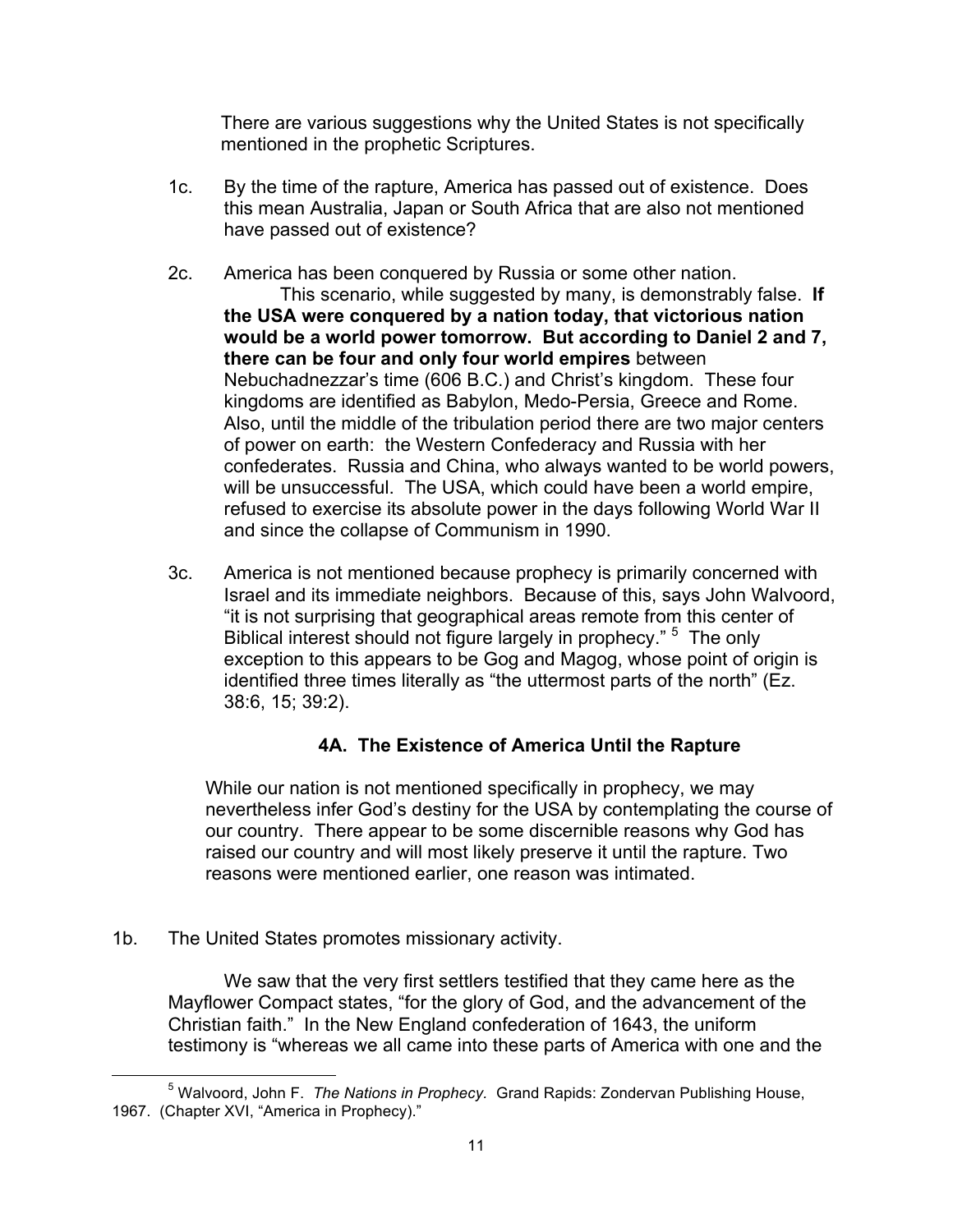same end, namely, to advance the kingdom of our Lord Jesus Christ and enjoy the liberties of the gospel in purity with peace."

God has honored America for its missionary efforts. God needs a lighthouse for the world's unsaved right until the rapture, after which the 144,000 witnesses will be ministering.

2b. America protects the chosen people.

Ever since Roger Williams encouraged the persecuted Jews of Europe to settle in his colony, America has been a refuge for Jews. Of the world's 17 million Jewish people, 7 million live in the USA. With our national efforts the modern state of Israel was established. Its continuation has been assured by the consistent support by the USA. God promises to bless those who would bless Israel (Gen. 12:3). God is blessing us and will bless us because of our special relationship to His special people. After the rapture, when our country becomes anti-semitic, Antichrist will sign a treaty of protection with Israel. Until then it seems to be God's design for America to help Israel.

3b. America provides a home for the politically and religiously persecuted all around the world.

The Statue of Liberty best represents one aspect of America which appears to point toward our destiny as a home for the world's oppressed. It may well be that God has raised the USA in part to be a "Mother of Exiles." Such a refugee nation appears to be needed until the rapture.

God will not let America's sins go unpunished. But the well-deserved and long-delayed judgment will not come until the righteous have been removed. As He removed Noah and his family before He brought the flood and as He removed righteous Lot before the destruction of Sodom and Gomorrah, so God will remove the believers through the rapture before He sends His judgment upon the earth, including our beloved nation.

# **5A. The Endurance of America in Days to Come**

It is possible to trace in general outline the future of our country. Though no direct reference is found in the prophetic Scriptures to the U.S.A., various features relating to the future of America can be discerned.

1b. Preservation until the rapture:

It bears repeating that God's providential design for America seems to have been to make it a home for the oppressed, hope for the world's unsaved and helper of Israel. (Gen. 12:3). Until the rapture God protects and uses our nation to help Israel. Also until the rapture the United States is the main sending country for missionaries. After the rapture the 144,000 will be God's witnesses and Antichrist will be the protector of Israel.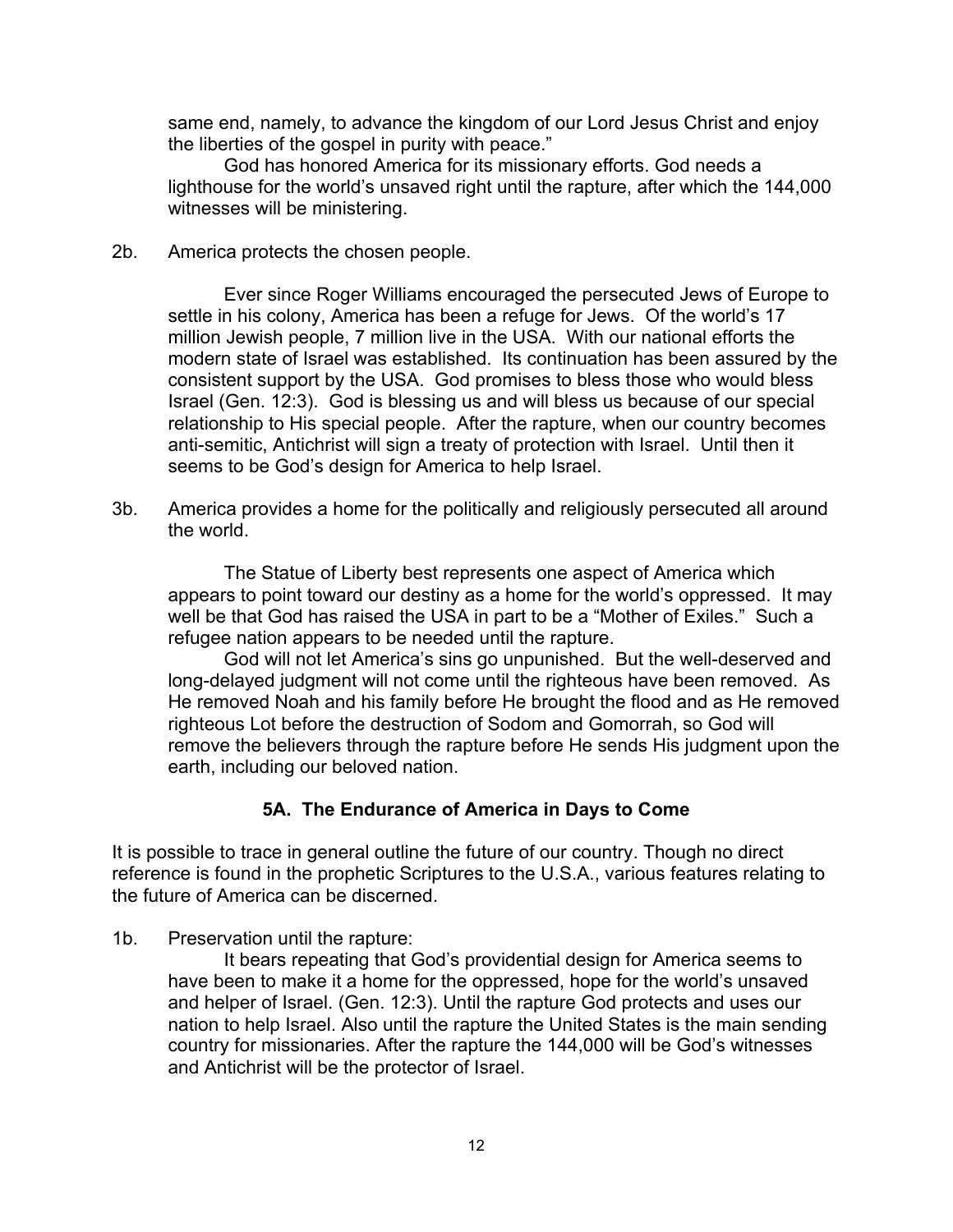### 2b. Pandemonium after the rapture:

With millions of American Christians gone, our country will become a thirdrate nation with its institutions collapsing and its societal structures in total shambles. Furthermore, America will experience a time of unprecedented trouble, turmoil and tribulation, a "time of trouble such as never was since there was a nation even to the same time (Dan. 12:1). Since the "indignation of the Lord will come upon all nations" (Is. 34:2), this dreadful time would include the USA.

3b. Persecution of Israel:

America's pro-Israel stand will change dramatically after the rapture, when all the Christian influence will be gone from our nation. All nations will persecute the Jews. Christ predicted that they would be "hated of all nations" (Matt. 24:9), which sadly also includes the United States. As a result, every last Jew will return to Israel (Ezek. 37:21; 39:28).

4b. Participation in the Roman Empire:

After the rapture the center of Western power will be Rome. The U.S.A. may well become a territorial extension of the revived Roman Empire, seeing that America's religious, cultural and political roots lie in Europe.

## 5b. Perplexity at Gog and Magog:

The world's nations, including the USA, will stand by in utter amazement when the hordes of Gog and Magog attack Israel (Ezek. 38:13; 39:21).

## 6b. The preaching of the 144,000 and an angel:

Through the 144,000 witnesses and the ministry of an angel, people in every nation and tribe on earth will hear the gospel during the Tribulation period. Americans thus will have a final opportunity to be saved (Rev. 7:9; 14:6).

# 7b. The punishments of the Tribulation:

Vast numbers of the world's people perish in the judgments of the Tribulation period. Through two judgments alone, half the world's population and, presumably, half of America's population perishes. As a result of the pale horse "the fourth of the part of the earth dies (Rev. 6:8). Through the judgment of the sixth trumpet "the third part of men" are slain (Rev. 9:15). By the end of the tribulation the population of the world and that of the United States are devastated, for the gruesome prediction is that "the inhabitants of the world are burned, and few men left" (Is. 24:6).

8b. Participation in Armageddon:

All the world's armies will be gathered at Armageddon to fight against Antichrist's forces and finally against the descending Savior and the saints. American armies will be represented and they, like all the other armies, in their insane invasion of Israel, will be suddenly and dramatically destroyed by Christ (Rev. 16:16; Rev. 19:19; Zech. 12:3; 14:1-2).